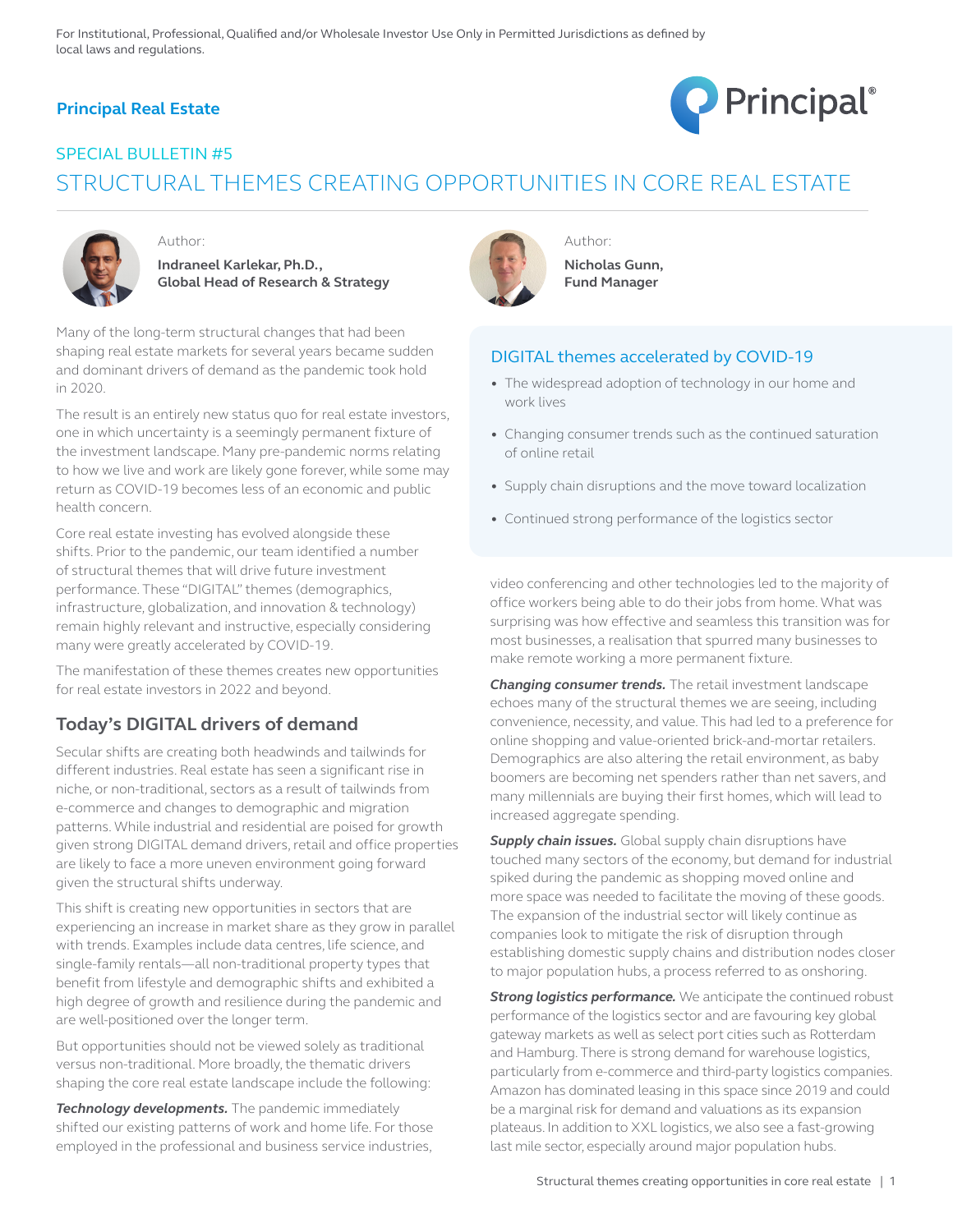For Institutional, Professional, Qualified and/or Wholesale Investor Use Only in Permitted Jurisdictions as defined by local laws and regulations.

### **Case study: Italian logistics**

To help bring these structural themes to life, consider a real-world example of how the DIGITAL framework can help understand where opportunity may be present due to pandemic-related shifts as well as longer-term secular tailwinds. A good example is the opportunity we see in Italian logistics.

The average age of the population in Italy is 47, one of the highest in Europe. This means that most Italians did not grow up with the internet, personal computers, and smartphones. It is no surprise

then that the percent of online retail sales in Italy is significantly below the major economies within the European Union, as shown in Exhibit 1. Nevertheless, as the sub-40-year-old age brackets have intricate knowledge of the internet, as well as the knowledge and confidence to shop online, Italy is poised for incredible growth potential given the country is working from a very low base in terms of online retail sales compared to other countries.





Source: Centre of Retail Research, July 2020. (F) forecast results

Currently, e-commerce sales in Italy are growing at a faster rate than any other country in Europe. We believe this is helping to position the Italian logistics market for substantial growth compared to its European counterparts.



#### **Exhibit 2: Growth in e-commerce as a % of retail sales**

Source: Eurostat, November 2021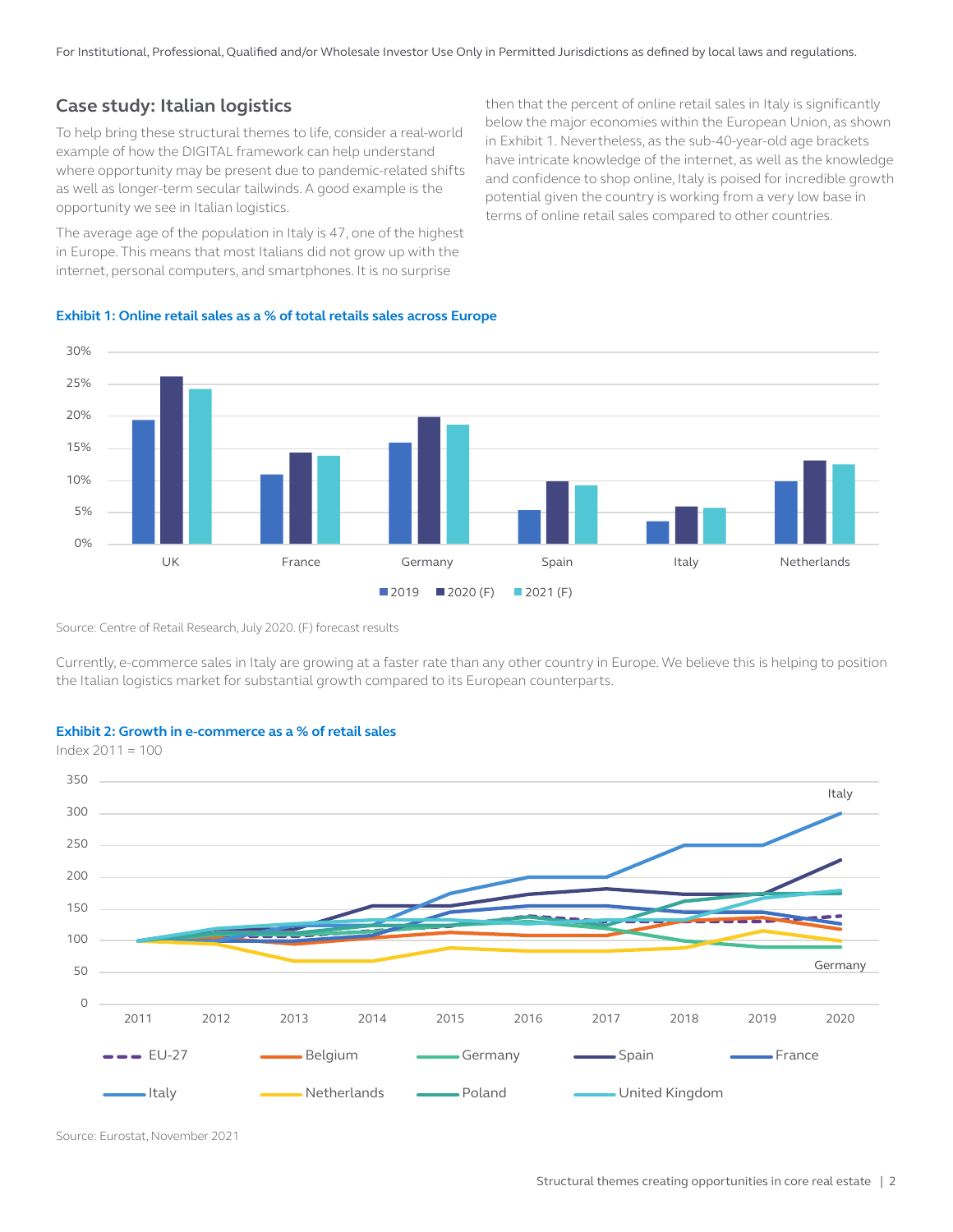Italy is also Europe's fourth largest country by population. The ports of Genoa and Gioia Tauro are growing in importance and now have a strong position as two of Europe's Top 20 logistics ports. Despite demographics and infrastructure dynamics pointing to a logistics hotspot, Italy has some of the lowest levels of stock within the European logistic markets. Additionally, prime yields are, in general, 50 basis points higher than other core European markets and investment volumes have been subdued.

Also, supply chain issues are impacting European regions and industries differently. Germany, an industrial manufacturing powerhouse, has been harder hit by supply chain disruptions, for example. As a result, on a relative basis, other countries are performing better, including having healthier recent manufacturing production. Labor costs in the southern European countries are more attractive than in the north and due to massive infrastructural projects, the southern countries are more accessible than in the past, making the region an interesting alternative for production of goods.

## **Going forward: New challenges and opportunities**

Structural shifts, such as the preference for e-commerce, have been dramatically catalyzed by the pandemic. At the same time, other shifts, such as the movement from gateway markets to the suburbs, may fade or reverse over time. However, the prepandemic "normal" is not returning, and investors will continue to face unprecedented challenges in trying to determine the direction of specific real estate markets. The continued evolution of the growth of Europe's main distribution corridors is also a result of the enlargement of the EU and infrastructure projects

like new highways and train connections. This dynamic will continue to impact the locations of logistics over the next decade and create new opportunities for investors that are able to adjust to these changes.

This dynamic is creating new opportunities that can be uncovered through a selective core approach strengthened by regional expertise and resources. Regardless of the performance of individual regions or sectors, having resources on the ground to understand and access these markets opportunistically will remain key for any core investment approach.

For more information on **Principal Real Estate's capabilities** in the European core space, visit **principalreeurope.com**.